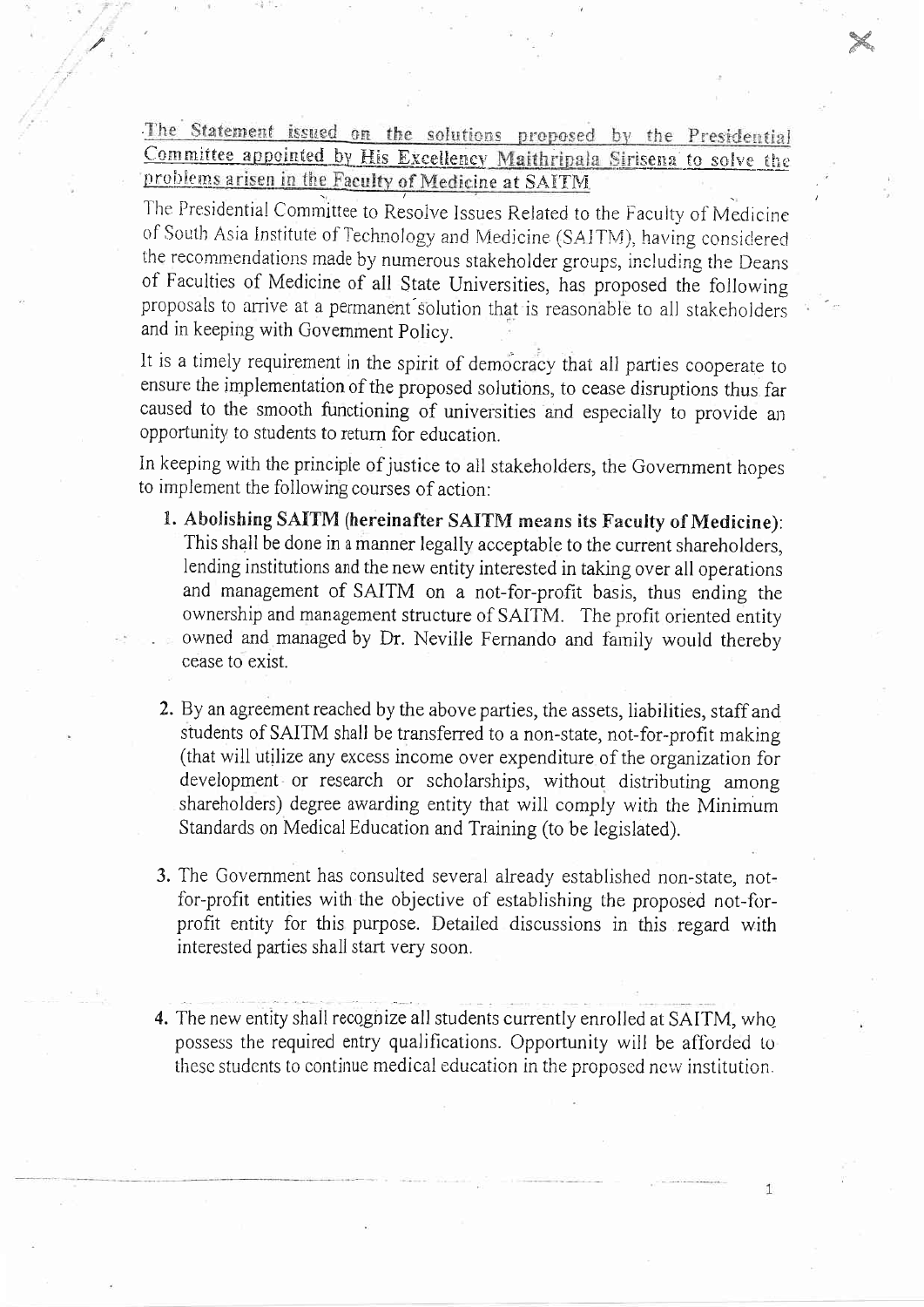- 5. Issues in respect of former students who have completed their degree course at SAITM should be addressed on the advice of the Sri Lanka Medical Council, based on the determination of the Supreme Court case filed on the same. Arrangements shall be made for the said students who have completed the degree at SAITM to undergo clinical training at recommended government hospitals.
- 6. Admission of medical students to SAITM has been suspended by the letter issued by the Secretary of the Ministry of Higher Education on September 15<sup>th</sup> 2017. This suspension will continue. Accordingly, all new admissions shall be made to the new entity (as described in 2 above), when only complying with the Minimum Standards on Medical Education and Training (to be legislated). The Government shall cooperate on all endeavors to make available, through financial institutions, subsidized student loan schemes to eligible students from low-income families to meet the cost of tuition and fees.
- 7. Current shareholders of SAITM shall not participate in the ownership or management of the new entity. The cooperation of Dr. Neville Fernando and family is extremely important in this regard.
- 8. The Ministry of Health shall gazette and place before Parliament the agreed Minimum Standards for Medical Education and Training based on the Draft submitted by the Sri Lanka Medical Council (SLMC), upon conclusion of discussions with the SLMC, the Hon. Attorney General and other relevant stakeholders. This task must be mandatorily completed within one month from today.

The chronology of implementing the mentioned solutions shall be, as follows:

- i. Ministry of Health to gazette the agreed Minimum Standards for Medical Education and Training, and place before Parliament,
- ii. SAITM, the selected party and lending institutions to reach agreement on the transfer of assets, liabilities, staff and students to the proposed not-for-profit entity.
- iii. Establish the new entity, under the supervision of the Ministry of Higher Education and the University Grants Commission.
- iv. Abolishing SAITM: Transfer assets, liabilities, staff and students of SAITM to the new entity.

 $\overline{2}$